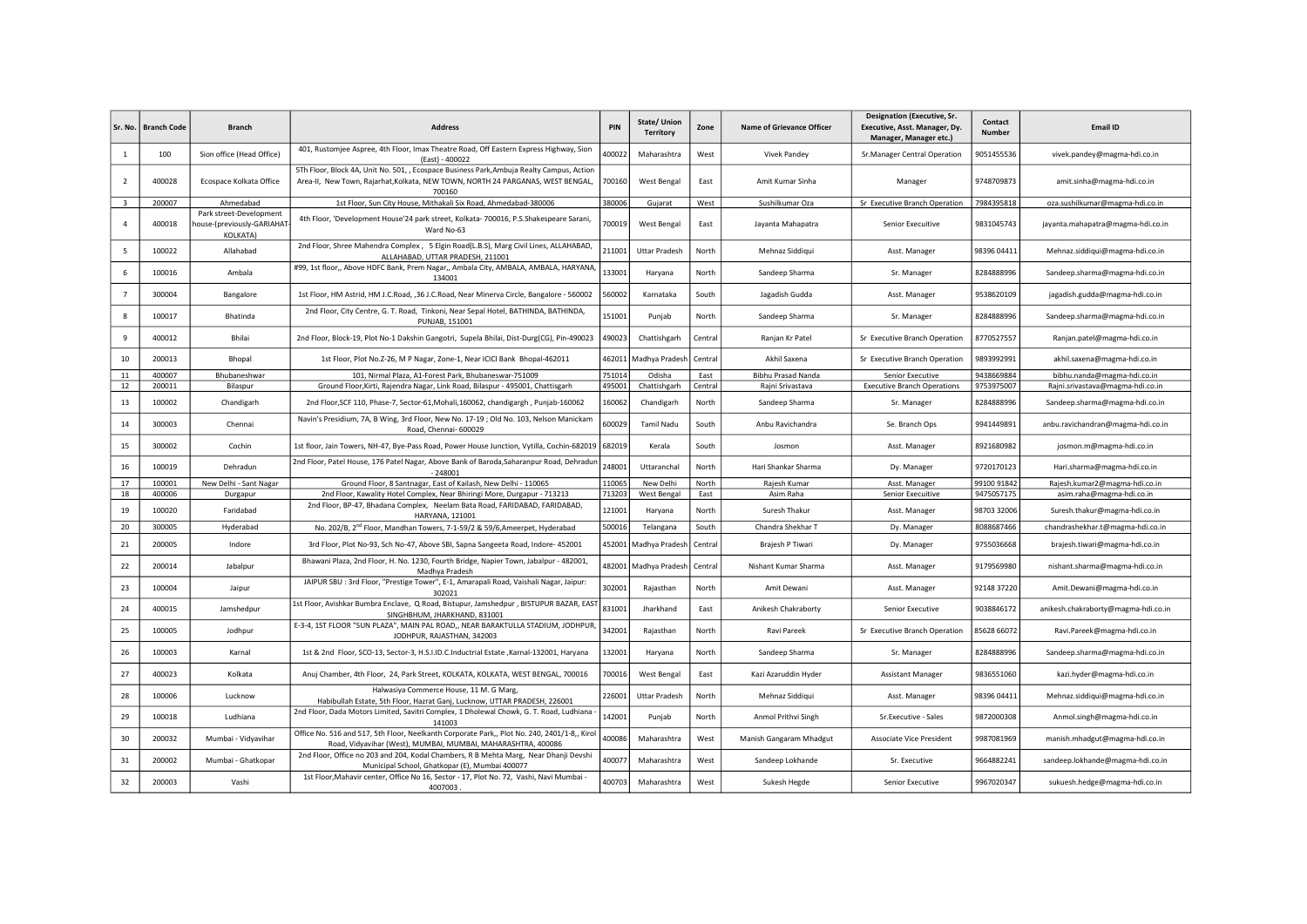| 33 | 200028 | Mumbai - Malad | 4th Floor, Unit no. 401, Rishikesh Apartment, SV Road, Opposite NL High School, Malad (W),<br>Mumbai - 400064                                                                                                     | 400064 | Maharashtra           | West    | Sushant Patekar                | Sr. Executive                      | 9967950919  | sushant.patekar@magma-hdi.co.in       |
|----|--------|----------------|-------------------------------------------------------------------------------------------------------------------------------------------------------------------------------------------------------------------|--------|-----------------------|---------|--------------------------------|------------------------------------|-------------|---------------------------------------|
| 34 | 200024 | Nagpur         | 2nd floor, AMBAR,22/B,Tilak Nagar, Nawab Area, Near Time Square, Opposite Lotus Building<br>Nagpur-440010                                                                                                         | 440022 | Maharashtra           | West    | Isha Sadawarte                 | Asst. Manager                      | 7798012305  | isha.sadawarte@magma-hdi.co.in        |
| 35 | 400008 | Patna          | 101/102, First Floor, Bock-B, Rajendra Ram Plaza, Exhibition Road, Patna-800001                                                                                                                                   | 800001 | Bihar                 | East    | Vishal Kumar                   | <b>Assistant Manager</b>           | 9308503475  | vishal.kumar@magma-hdi.co.in          |
| 36 | 200006 | Pune           | 61/B "Shree Chambers",, Previously "Thermax House", Block B, 2nd Floor, building 'A 'and<br>'B', NH 4, Old Mumbai-Pune Highway, Opp Shoppers Stop, Wakdewadi , Shivajinagar, PUNE,  <br>PUNE, MAHARASHTRA, 411005 | 411005 | Maharashtra           | West    | Samidha Shinde                 | Sr. Executive                      | 9762254535  | seema.rangle@magma-hdi.co.in          |
| 37 | 200004 | Raipur         | Office No. 501 & 509-512, 5th Floor, DB City, Corporate Park, Plot No.1, Block No.9,<br>Rajbandhu Maidan, Raipur, Chhattishgarh - 492001                                                                          | 492001 | Chattishgarh          | Central | Gopal Gopwani                  | Asst. Manager                      | 8839719844  | Gopal.gopwani@magma-hdi.co.in         |
| 38 | 200023 | Rajkot         | Ground Floor, (Part-2), Yogi Commercial Complex, Near Indira Circle, 150 Feet Ring Road,<br>Rajkot, Gujarat-360005                                                                                                | 360005 | Gujarat               | West    | Keval Pravinbhai Jakharia      | Asst. Manager                      | 9913374898  | keval.jakharia@magma-hdi.co.in        |
| 39 | 400010 | Ranchi         | 6th Floor, Unit No.601, Estate Plaza, Estate Timber Premises, Old HB Road, Kantatoli,<br>Ranchi, RANCHI, RANCHI, JHARKHAND, 834001                                                                                | 834001 | Jharkhand             | East    | Ashim Karan                    | Senior Executive                   | 9006749901  | ashim.karan@magma-hdi.co.in           |
| 40 | 400005 | Rourkela       | 1st Floor, Opp SBI Uditnagar Branch, Ghafoor Colony Uditnagar, P.O & P.S - Udit Nagar,<br>District Sundargarh, Rourkela-769012                                                                                    | 769012 | Odisha                | East    | Mustaf Ahmed                   | Senior Exexuitive                  | 9124442333  | mustafa.ahmed@magma-hdi.co.in         |
| 41 | 400004 | Siliguri       | 1st Floor, Room No-3 & 4, City Plaza, Sevok Road, Siliguri-734401                                                                                                                                                 | 734001 | West Bengal           | East    | Ruma Rao                       | Senior Execuitive                  | 9734902003  | ruma.mandal@magma-hdi.co.in           |
| 42 | 200009 | Surat          | 5th Floor, Office No 507, International Commerce Centre, Behind Kadiwala School, Near<br>Majura Gate, Ring Road, Surat - 395002                                                                                   | 395002 | Gujarat               | West    | Dipak Chaudhari                | Sr Executive Branch Operation      | 8200348896  | chaudhari.dipak@magma-hdi.co.in       |
| 43 | 300021 | Vijayawada     | 2nd Floor, Survey No. 134/3, Plot No. 16, Teacher's Colony, Gurunanak Road, Patamata,<br>Vijayawada 520008                                                                                                        | 520008 | Andhra Pradesh        | South   | K.V.S.Rajeswara rao            | Asst. Manager                      | 9989983145  | kolati.rao@magma-hdi.co.in            |
| 44 | 300023 | Coimbatore     | 2nd Floor, Sri Complex, No-1510, Trichy Road, Coimbatore-641018                                                                                                                                                   | 641018 | Tamil Nadu            | South   | <b>B</b> Vignesh               | Se - Branch Operations             | 7502548171  | vignesh.b@magma-hdi.co.in             |
| 45 | 400016 | Malda          | 1A, 1st Floor, Nilanjana Apartment, Maheshmati, 62/324, Rabindra Avenue, P.S - English<br>Bazar, Malda, WEST BENGAL, 732101                                                                                       | 732101 | West Bengal           | East    | Sanjit Sutradhar               | Sales Executive                    | 9046567875  | sanjit.sutradhar@magma-hdi.co.in      |
| 46 | 100023 | Gurgaon        | 1st Floor, SCO-37, Sector-14, Gurgaon - 122001                                                                                                                                                                    | 122001 | Haryana               | North   | Suresh Thakur                  | Asst. Manager                      | 98703 32006 | Suresh.thakur@magma-hdi.co.in         |
| 47 | 200025 | Vadodara       | 2nd Floor, Office No. 1, 2 & 3, Partriot Complex, Beside INOX, Race Course Circle, Vadodara<br>Gujarat-390007                                                                                                     | 390007 | Gujarat               | West    | Anup chourasia                 | Sr Executive Branch Operation      | 9131013507  | anup.chourasia@magma-hdi.co.in        |
| 48 | 400017 | Dhanbad        | 4D, 4th Floor, Signature Tower,, Katrash Road, Matkuria, DHANBAD, DHANBAD,<br>JHARKHAND, 826001                                                                                                                   | 828201 | Jharkhand             | East    | Omprakash Vishwakarma          | Unit sales Manager                 | 8002178424  | omprakash.vishwakarma@magma-hdi.co.in |
| 49 | 200026 | Gandhidham     | Goyel Avenue, 2nd floor, Plot no 311, Ward 12-B, Opp Kotak Mahindra Bank, Gandhidham<br>Kachchh, Gujrat-370201                                                                                                    | 370201 | Gujarat               | West    | Mahesh Magan Maheshwari        | Sr Executive Branch Operation      | 9724502480  | maheshwari.magan@magma-hdi.co.in      |
| 50 | 500013 | Gwalior        | 2nd Floor, Plot No-45A, City Centre, GWALIOR, GWALIOR, MADHYA PRADESH, 474001                                                                                                                                     |        | 474001 Madhya Pradesh | Centra  | Akhil Saxena                   | Sr Executive Branch Operation      | 9893992991  | akhil.saxena@magma-hdi.co.in          |
| 51 | 500014 | Korba          | 1st Floor, 646/1, Above HDFC Bank, Power House Road, Opposite Sharda Vihar Colony,<br>Korba, Chattisgarh-495677                                                                                                   | 495677 | Chattishgarh          | Centra  | Pramod Kumar Yadav             | Sr Executive Branch Operation      | 9770110107  | Pramod.yadav1@mfps.co.in              |
| 52 | 100026 | Noida          | 1st Floor, H1 A/16, Sector-63, Noida, Gautambuddha Nagar, Uttar Pradesh-201301                                                                                                                                    | 201301 | Uttar Pradesh         | North   | Suresh Thakur                  | Asst. Manager                      | 98703 32006 | Suresh.thakur@magma-hdi.co.in         |
| 53 | 300024 | Vizag          | 1st Floor, 48-6-23, , "Sriram Sai Gayatri Complex", Srinagar Colony, Near Rama Talkies,<br>VISAKHAPATNAM, VISAKHAPATNAM, ANDHRA PRADESH, 530016                                                                   | 530016 | Andhra Pradesh        | South   | Guruvenkata Siva Kumar Maddila | Senior Executive                   | 9989895867  | gvsivakumar.maddila@magma-hdi.co.in   |
| 54 | 300025 | Salem          | 2nd Floor, No.4/454, Ram Complex, Chinnery Viladdu, Near New Bus Stand (West),<br>Pallapatty Post, Salem-636009                                                                                                   | 636009 | Tamil Nadu            | South   | M S Sahul hameed shajjath      | <b>Executive Branch Operations</b> | 9043427490  | m.shajjath@magma-hdi.co.in            |
| 55 | 100024 | Udaipur        | 3rd Floor, "Meera Complex", Opp: Meera Girl's College, Sardarpura, Udaipur, Rajasthan:<br>313001                                                                                                                  | 313001 | Rajasthan             | North   | MOHAMMED SHAHID RAZA KHAN      | Sr. Executive - Sales              | 8619934487  | Mohammed.khan3@magma-hdi.co.in        |
| 56 | 100025 | Kanpur         | 1st Floor, Plot 122/728 & 122/729, Shastri Nagar, Near Chain Factory Chauraha, Kanpur<br>208005, Uttar Pradesh                                                                                                    | 208001 | <b>Uttar Pradesh</b>  | North   | Gyanendra Kumar                | Sr. Executive - Sales              | 8285836753  | Gyanendra.kumar@magma-hdi.co.in       |
| 57 | 200027 | Satna          | 2nd Floor, "Ekta Tower", Opposite Hotel Savera, Satna-485001                                                                                                                                                      | 485001 | Madhya Pradesh        | Centra  | Nishant Kumar Sharma           | Asst. Manager                      | 9179569980  | nishant.sharma@magma-hdi.co.in        |
| 58 | 400003 | Kolkata        | 3rd Floor, "Krishna Enclave", 2/1 Bhajan Lal Lohia Lane, Howrah-711101                                                                                                                                            | 711101 | West Bengal           | East    | Arindam Mondal                 | Senior Execuitive                  | 9883880261  | arindam.mondal@magma-hdi.co.in        |
| 59 | 300026 | Hubli          | 2nd Floor, V.A. Kalburgi, "Halmark Building", Pinto Road, Desai Cross, Hubli-580029                                                                                                                               | 580029 | Karnataka             | South   | Prasanna S Jagateri            | <b>Executive Branch Operations</b> | 9538626202  | prasanna.jagateri@magma-hdi.co.in     |
| 60 | 300027 | Calicut        | 4th Floor, "City Gallery", 6/835E, Kannor Road, Calicut-673001                                                                                                                                                    | 673001 | Kerala                | South   | Akhilash T R                   | Se - Branch Operations             | 9567709282  | akhilash.r@magma-hdi.co.in            |
| 61 | 400019 | Kharagpur      | 2nd Floor, Manjuri Apartment, O.T Road, Inda, (Landmark Old BDO Office), Kharagpur<br>721305, West Bengal.                                                                                                        | 721305 | West Bengal           | East    | Debjit Chowdhury               | Senior Execuitive                  | 9933385857  | debjit.chowdhury@magma-hdi.co.in      |
| 62 | 400020 | Berhampur      | 1st Floor, "Rupavati Complex", Opposite ICICI Bank, Dharma Nagar, Main Road, Berhampur<br>760001                                                                                                                  | 760003 | Odisha                | East    | Rankanidhi Gouda               | Senior Exexuitive                  | 8018655030  | rankanidhi.gouda@magma-hdi.co.in      |
| 63 | 400025 | Bhawanipatna   | 1st Floor, Plot No-723, Khata No-93, Prem Complex, Opposite Town Hall Pin-766001                                                                                                                                  | 766001 | Odisha                | East    | <b>Biswa Bhusan Tripathy</b>   | <b>Relationship Manager</b>        | 8249627011  | biswa.tripathy@magma-hdi.co.in        |
| 64 | 500015 | Shahdol        | 1st Floor, Opp- New Bus Stand, Balpurwa Chowk, Shahdol, M.P.-484001                                                                                                                                               |        | 484001 Madhya Pradesh | Centra  | Nishant Kumar Sharma           | Asst. Manager                      | 9179569980  | nishant.sharma@magma-hdi.co.in        |
| 65 | 500016 | Guna           | 2nd Floor, "Rame Shree Complex", Above Canara Bank, Near Bada Pool, A B Road, Guna,<br>M.P.-473001                                                                                                                |        | 473001 Madhya Pradesh | Centra  | Akhil Saxena                   | Sr Executive Branch Operation      | 9893992991  | akhil.saxena@magma-hdi.co.in          |
| 66 | 300032 | Jagdalpur      | 2nd Floor, Above HDFC Bank, Akashwani Road, Jagdalpur, Chhatisgarh-494001                                                                                                                                         | 632006 | Chattishgarh          | Central | Gopal Gopwani                  | Asst. Manager                      | 8839719844  | Gopal.gopwani@magma-hdi.co.in         |
| 67 | 500017 | Vellore        | 1st Floor, No-13, 4th East Cross Road, Gandhinagar, Vellore-632006                                                                                                                                                | 490001 | Tamil Nadu            | South   | Anbu Ravichandra               | Se. Branch Ops                     | 9941449891  | anbu.ravichandran@magma-hdi.co.in     |
| 68 | 500018 | Dhamtari       | 2nd Floor, Above Allahabad Bank, Opposite Ratnabandha Rest House, Drug Road, Dhamtari<br>493773                                                                                                                   | 493773 | Chattishgarh          | Centra  | Gopal Gopwani                  | Asst. Manager                      | 8839719844  | Gopal.gopwani@magma-hdi.co.in         |
| 69 | 300030 | Madurai        | 3rd Floor, Raja Barley Building, 79/2 Bye Pass Road, Madurai-625010                                                                                                                                               | 625001 | Tamil Nadu            | South   | Sankar D                       | Se - Branch Operations             | 9698770235  | sankar.d@magma-hdi.co.in              |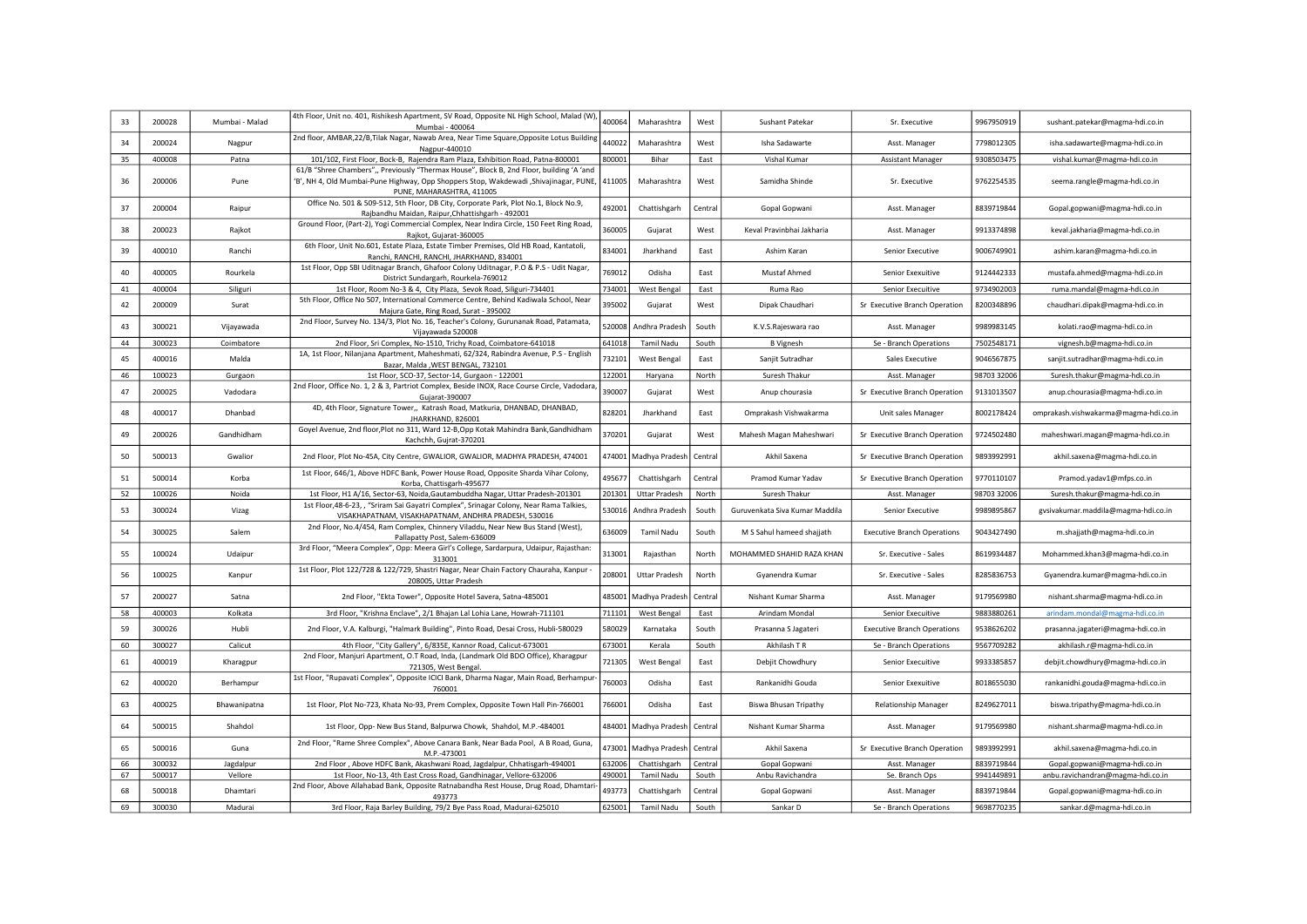| 70     | 300031 | Pondicherry           | 2nd Floor, "Sarabar Plaza", No-110, Villianur Main Road, Reddiyarpalayam, Pondicherry-<br>605010                                                                             | 605001 | Pondicherry           | South   | R Sagadevan             | Se - Branch Operations        | 8122448615  | r.sagadevan@magma-hdi.co.in      |
|--------|--------|-----------------------|------------------------------------------------------------------------------------------------------------------------------------------------------------------------------|--------|-----------------------|---------|-------------------------|-------------------------------|-------------|----------------------------------|
| 71     | 100021 | New Delhi - Pitampura | 4th Floor, Unit no. 473, Aggarwal Cyber Plaza, 2 Netaji Subhash Place, Pitampura, New Delh<br>$-110034$                                                                      | 110034 | New Delhi             | North   | Suresh Thakur           | Asst. Manager                 | 98703 32006 | Suresh.thakur@magma-hdi.co.in    |
| 72     | 400022 | Barasat               | Office # 2, 4th Flr, J N Plaza, Holding # 2271,, Barrackpur Road, Barasat, 24 Parganas<br>(N), Barasat, West Bengal, 700124                                                  | 700124 | West Bengal           | East    | Arijit Basu             | Execuitive                    | 7603026923  | arijit.basu@magma-hdi.co.in      |
| 73     | 200030 | Nashik                | 1st floor, Office no-101-104, Bodke Plaza Commercial complex, Near Dwarka Bus Stop,<br>Nashik Pune Road, Dwarka, Nashik, NASHIK, NASHIK, MAHARASHTRA, 422011                 | 422005 | Maharashtra           | West    | Vithal Munjal           | Sr. Executive                 | 9975907673  | vitthal.munjal@magma-hdi.co.in   |
| $74\,$ | 100027 | Jalandhar             | 3rd Floor, Opp Future Generalli, SCO-5-6, Puda Complex, Jalandhar - 144001                                                                                                   | 144001 | Punjab                | North   | Sarbjeet Singh          | Sr.Executive - Sales          | 8427753002  | Sarbjeet.singh@magma-hdi.co.in   |
| 75     | 400024 | Balasore              | 1st Floor, Nuasahi Chhak, Plot No.860, Unit-2, P.O.-Balia, Dist-Balasore, Sahadev Khunta,<br>Balasore-756001, Orissa                                                         | 756001 | Odisha                | East    | Bibhu Prasad Nanda      | Senior Executive              | 9438669884  | bibhu.nanda@magma-hdi.co.in      |
| 76     | 200029 | Aurangabad            | 1st Floor, East Side of H.S. Kandi Center, (CTS No: 1300D & 13001), Jalna Road, Aurangabad<br>431001                                                                         | 431001 | Maharashtra           | West    | Amol Tolaji Shirwat     | Sr. Executive                 | 8484846084  | amol.shirwat@magma-hdi.co.in     |
| 77     | 200031 | Thane                 | 1st Floor, Office No-4, Golden Plaza Premises, Opp: Navnit Motors, LBS Marg, Majiwada<br>Thane(West)-400601, Maharashtra                                                     | 400601 | Maharashtra           | West    | Rakesh Prajapati        | Sr. Executive                 | 7620684933  | rakesh.prajapati@magma-hdi.co.in |
| 78     | 400027 | Muzaffarpur Branch    | 2nd Floor, "Gahilo Galaxy", Kalam Bagh, Aghoria Bazar, Muzaffarpur, Bihar-842002                                                                                             | 842002 | Bihar                 | East    | Amit Kumar              | Senior Executive              | 9386714147  | amit.kumar12@magma-hdi.co.in     |
| 79     | 300033 | Guntur Branch         | 1st Floor, Satyavani Heights, 12/1, Arundelpet, Door No.6-12-60 and 6-12-63, 31-12-1020,<br>Guntur-522002                                                                    | 522002 | Andhra Pradesh        | South   | A Satish                | Senior Executive              | 7207904497  | aramasa.satish@magma-hdi.co.in   |
| 80     | 300034 | Kurnool Branch        | 1st Floor, SMR Square, No. 40/37-L-B, River View Colony, Kurnool-518004                                                                                                      | 518004 | Andhra Pradesh        | South   | Mohammed Ismail Khan    | Senior Executive              | 9704057975  | mohammed.khan@magma-hdi.co.in    |
| 81     | 300035 | Warangal Branch       | 3rd Floor, Kandakatla's Gateway, Block-D, Shop No.12 and 13, Premises No. 5-11-503 and<br>504, KUC Cross Road, Naim Nagar, Hanamkonda, Warangal-506009                       | 506009 | Telangana             | South   | Ranjith M               | Senior Executive              | 9963298235  | ranjith.maddi@magma-hdi.co.in    |
| 82     | 200033 | Bhuj Branch           | 1st Floor, B-wings, Katira Complex, RTO Relocations Area, Madhapar Highway, Bhuj -<br>370001                                                                                 | 370001 | Gujarat               | West    | Mahesh Magan Maheshwari | Sr Executive Branch Operation | 9724502480  | maheshwari.magan@magma-hdi.co.in |
| 83     | 500019 | Ambikapur             | Magma Fincorp Limited, Opp. SBIATM, AmbedkarChowk, Ambikapur 497001                                                                                                          | 497001 | Chattishgarh          | Central | Arvind Kumar Shukla     | Asst. Manager                 | 9977212300  | Arvindk.shukla@magma-hdi.co.in   |
| 84     | 500020 | Chindwara             | 1st Floor, Rajpoot Complex, Building No-557, Ward No-45, Ambedkar Nagar, Loniyal Karbal,<br>Parasis Road, Tehsil and District-Chindwara, Madhya Pradesh-480001               |        | 480001 Madhya Pradesh | Central | Nishant Kumar Sharma    | Asst. Manager                 | 9179569980  | nishant.sharma@magma-hdi.co.in   |
| 85     | 400030 | Begusarai             | Radha Krishna Market, 2nd Floor, Patel Chowk, G.D. College Road, Begusarai-851101, Bihar                                                                                     | 851101 | Bihar                 | East    | Rohit Kumar Jha         | <b>Relationship Manager</b>   | 7260082715  | rohitk.jha@magma-hdi.co.in       |
| 86     | 400031 | Bhagalpur             | 1st floor, Sanjay Arcade, Mahatma Gandhi Road, Near Head Post Office, Bhagalpur-812001                                                                                       | 812001 | Bihar                 | East    | Shiv Shankar Kumar      | Senir RM                      | 9065522169  | shiv.kumar4@magma-hdi.co.in      |
| 87     | 400032 | Gaya                  | 2nd floor, Shanti Market , North Church Road, Gaya-823001                                                                                                                    | 823001 | Bihar                 | East    | Akash Deep              | Unit sales Manager            | 8674962029  | akash.deep@magma-hdi.co.in       |
| 88     | 400033 | Motihari              | S&U Corporate House, First Floor, Bhawanipur Zirat, Chatauni Chowk, N.H.28A, Bye Pass,<br>Motihari, East Champaran-845401, Bihar                                             | 845401 | Bihar                 | East    | Amit Kumar              | Senior Executive              | 9386714147  | amit.kumar12@magma-hdi.co.in     |
| 89     | 400034 | Hazaribagh            | 2nd Floor, Vidya Market (Campus of Laxmi Chitra Mandir), Lepo Road, Hazaribagh-825301                                                                                        | 825301 | Jharkhand             | East    | Ashim Karan             | Senior Executive              | 9006749901  | ashim.karan@magma-hdi.co.in      |
| 90     | 400035 | Sambalpur             | 1st Floor, Near Union Bank, Balaji Mid Town, Backside of PNB ATM, Dehri Pali, Budharaja,<br>Sambalpur-768004                                                                 | 768004 | Odisha                | Fast    | Praveen Baitharu        | <b>Branch Manager</b>         | 9776644544  | praveen.baitharu@magma-hdi.co.in |
| 91     | 400036 | Burdwan               | Municipal Trading Centre, Khata No-804, Mouza Nari, J.L.No-70. P.S & Dist - Burdwan, 2nd<br>Floor, Plot No.305 Patal Bazar Tinkonia, G T Road, Burdwan                       | 713101 | West Bengal           | East    | Kanai das               | Senir USM                     | 9635407069  | kanai.das@magma-hdi.co.in        |
| 92     | 100028 | Bikaner               | Chugh Mansion, 1st Floor, Opp. DRM Office, Bikaner-334001                                                                                                                    | 334001 | Rajasthan             | North   | Nishith Sharma          | Sr. Executive - Sales         | 7665430711  | Nishith.sharma@magma-hdi.co.in   |
| 93     | 100029 | Ajmer                 | 1st Floor, 3/7 Kotwali Scheme, Khailand Market, PR Marg, Ajmer-305001                                                                                                        | 305001 | Rajasthan             | North   | Aas Karan Singh Rawat   | Sr. Executive - Sales         | 9829061527  | Aas.rawat@magma-hdi.co.in        |
| 94     | 400029 | Jeypore               | R.K. Towers, 1st Floor, M.G. Road, P.O-Jeypore, Dist-Koraput, Pin-764001, Orissa                                                                                             | 764001 | Odisha                | East    | Soumya ranjan Panda     | Sr Relationship Manager       | 8895167983  | soumya.panda1@magma-hdi.co.in    |
| 95     | 300029 | Malappuram            | AL Manara Complex, 2nd Floor, Tirur Road, Down Hill Post, Malappuram, Dist-Kerala-676519<br>Shop No-126/127/135/136, Trimurti Avenue, Sahkari Jin NH Highway-8, Himmatnagar, | 676519 | Kerala                | South   | Akhilash T R            | Se - Branch Operations        | 9567709282  | akhilash.r@magma-hdi.co.in       |
| 96     | 200034 | Himatnagar            | Gujarat-383001                                                                                                                                                               | 383001 | Gujarat               | West    | Sushilkumar Oza         | Sr Executive Branch Operation | 7984395818  | oza.sushilkumar@magma-hdi.co.in  |
| 97     | 400037 | Dunlop                | 1st floor, 9/7 Feeder Road, Belghoria, Kolkata-700056, west Bengal                                                                                                           | 700056 | West Bengal           | East    | Biswajeet Kundu         | Senior Relationship Manager   | 9874466898  | biswajit.kundu@magma-hdi.co.in   |
| 98     | 100030 | Gorakhpur             | 29070455/B, 1st Floor, Hanuman Mandir Road, Betiyahata, Gorakhpur - 273001, Uttar<br>Pradesh                                                                                 | 273001 | <b>Uttar Pradesh</b>  | North   | Jeet Bahadur Singh      | Sr. Executive - Sales         | 9307895110  | Jeet.singh@magma-hdi.co.in       |
| 99     | 100031 | Varanasi              | Jas Maa Complex, D-58/12, A-2, Gandhi Nagar, Sigra, Varanasi-221010                                                                                                          | 221010 | <b>Uttar Pradesh</b>  | North   | Indra Bahadur Singh     | Sr. Executive - Sales         | 9519108666  | Indra.singh@magma-hdi.co.in      |
| 100    | 200036 | Kolhapur              | 1st Floor, "Omkara Plaza", 1082/1, Ward-E, Office No.F-2, F-4, Rajaram Road, Bagal Chowk,<br>Kolhapur-416001                                                                 | 416001 | Maharashtra           | West    | Samidha Shinde          | Sr. Executive                 | 9762254535  | seema.rangle@magma-hdi.co.in     |
| 101    | 200037 | Belapur               | 211, 2nd Floor, Gouri Comercial Complex, Sector 11, Plot no 19, CBD belapur, Navi Mumbai-<br>400614                                                                          | 400614 | Maharashtra           | West    | Sukesh Hegde            | Senior Executive              | 9967020347  | sukuesh.hedge@magma-hdi.co.in    |
| 102    | 500021 | Ujjain                | 3rd Floor, B-4, Vishala, Shivansh, Dewas Road, Ujjain, Madhya Pradesh-456010                                                                                                 |        | 456010 Madhya Pradesh | Centra  | Brajesh P Tiwari        | Dy. Manager                   | 9755036668  | brajesh.tiwari@magma-hdi.co.in   |
| 103    | 300036 | Trissur               | 2nd Floor, E Town Shopping, East Fort Junction, Trissur, Kerala-680005                                                                                                       | 680005 | Kerala                | South   | Saneesh TR              | Sr.Usm                        | 9645005134  | saneesh.tr@magma-hdi.co.in       |
| 104    | 400038 | Asansol               | B.B.Plaza (2nd Floor), Above DHFL Office, Durgamandir, Po- Ushagram, Asansol-713303, Dist<br>Burdwan                                                                         | 713303 | <b>West Bengal</b>    | East    | Chinmoy Mondal          | Rm - Emerging Mkt             | 9641710450  | chinmoy.mandal@magma-hdi.co.in   |
| 105    | 300037 | Anantapur             | 3rd Floor, "Pallavi Towers", Subhash Road, Surya Nagar, Anantapur, Andhra Pradesh-515001   515001   Andhra Pradesh                                                           |        |                       | South   | Lingala Veera Mohan     | <b>RM</b>                     | 8919443575  | lingala.mohan@magma-hdi.co.in    |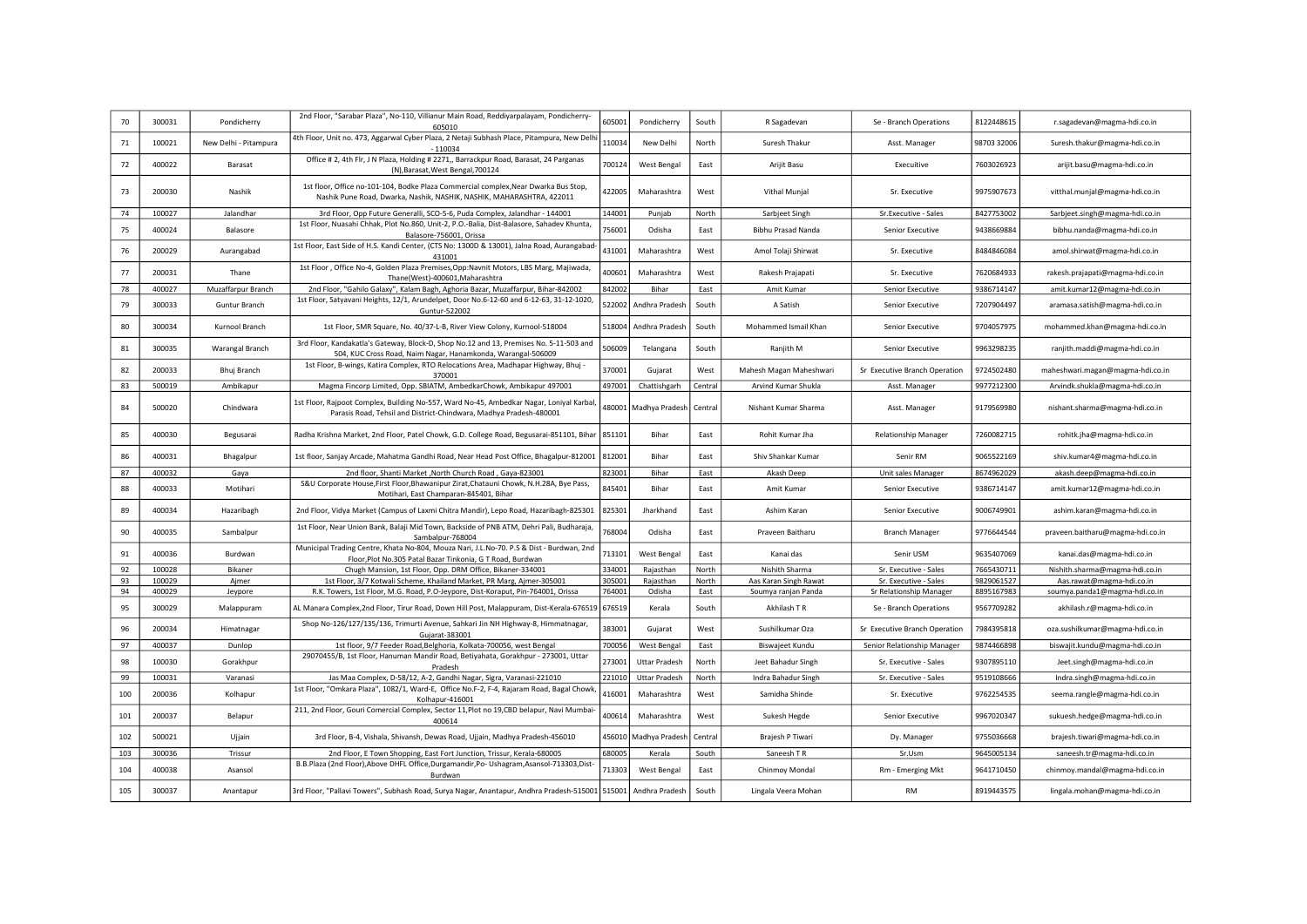| 106 | 300038 | Nellore       | 4th Floor, "Sri Chamundeshwari Plaza", House No-24/2/418, Saraswathi Nagar, Dargamitta,<br>Nellore-524003                                | 524003 | Andhra Pradesh        | South   | Sreenivasulu Gunji            | Senior RM                          | 9177010008  | sreenivasulu.gunji@magma-hdi.co.in                                |
|-----|--------|---------------|------------------------------------------------------------------------------------------------------------------------------------------|--------|-----------------------|---------|-------------------------------|------------------------------------|-------------|-------------------------------------------------------------------|
| 107 | 300039 | Khammam       | H NO 15-8-210/A, 2ND FLOOR, SRINAGAR COLONY, WYRA ROAD, OPP KHANAPURAM<br>HAVELY POLICE STATION, KHAMMA - 507002                         | 507002 | Telangana             | South   | Venkateswarlu Marri           | BAH                                | 9000430896  | venkateswarlu.marri@magma-hdi.co.in                               |
| 108 | 300052 | Mahabubnagar  | 3rd Floor, H.No-8-3-8, BRMS Complex, Mettugadda, Mahaboobnagar-509002                                                                    | 509002 | Telangana             | South   | Pavan Kumar Y                 | <b>RM</b>                          | 8978569090  | yerra.pavankumar@magma-hdi.co.in                                  |
| 109 | 300047 | Karimnagar    | 1st FLOOR, AK EASTATE MISHRA COMPLEX, 2-6-304/7, MUKARAMPURA, KARIMNAGAR<br>PINCODE:505001,<br>TELANGANA                                 | 505001 | Telangana             | South   | Jadi Rajamallaiah             | <b>RM</b>                          | 9949472340  | jadi.rajamallaiah@magma-hdi.co.in                                 |
| 110 | 300040 | Vizianagaram  | 3rd Floor, Shop No-11 and 12, PSN Estate, LTB Road, Vizianagaram, Andhra Pradesh-535003 535003                                           |        | Andhra Pradesh        | South   | Srinuvasanaidu Kabotula       | Sr. USM                            | 8074057101  | srinuvasanaidu.kabotula@magma-hdi.co.in                           |
| 111 | 300041 | Cuddapah      | 2nd Floor, , 39/622-80, Maruthi Nagar,, CUDDAPAH, CUDDAPAH, ANDHRA PRADESH,<br>516004                                                    | 516004 | Andhra Pradesh        | South   | P RAVI KUMAR REDDY            | SR. RM                             | 9701026699  | P.REDDY@MAGMA-HDI.CO.IN                                           |
| 112 | 300048 | Nalgonda      | Tirumala Commercial Complex,1st Floor, Near VT Bus Stop, Hyderabad Road, Nalgonda-<br>508001                                             | 508001 | Telangana             | South   | Gurram Shiva Shankar          | Sr.USM                             | 8688899971  | gshiva.shankar@magma-hdi.co.in                                    |
| 113 | 300051 | Rajahmundry   | 1st Floor, Flat No- S-1 & S-2 Premises at 79-2-9/3, Mandavalli Plaza, Tilak Road, Rajahmundry<br>533103                                  | 533103 | Andhra Pradesh        | South   | P N V S Ram Kumar             | RM                                 | 9014779776  | ram.pnvs@magma-hdi.co.in                                          |
| 114 | 300042 | Bhimavaram    | 3rd Floor, Gopal Krishna Complex, JP Road, Near Addavantana, Suryanarayanapuram,<br>Bhimavaram-534202                                    | 534202 | Andhra Pradesh        | South   | Rudhraraju rama krishnam Raju | <b>RM</b>                          | 9948255002  | rudhraraju.raju@magma-hdi.co.in                                   |
| 115 | 300043 | Kolar         | 1st Foor, Hanumegowda Complex, MB Road, Kolar, Karnataka-563101                                                                          | 563101 | Karnataka             | South   | Shanmugam D                   | <b>RM</b>                          | 8762029434  | shanmugam.d@magma-hdi.co.in                                       |
| 116 | 300044 | Bijapur       | 3rd floor, Parekh Complex, Ling Road, Near Lingad temple, Bijapur-586103                                                                 | 586103 | Karnataka             | South   | Prasanna S Jagateri           | <b>Executive Branch Operations</b> | 9538626202  | prasanna.jagateri@magma-hdi.co.in                                 |
| 117 | 300045 | Trivandrum    | Ground Floor, "Haji M Bava Sahib Commercial Complex, TC 25/2890(1), Ambujavilsasam<br>Road, Trivandrum-695001                            | 695001 | Kerala                | South   | Sivakumar S S                 | <b>Branch Agency Head</b>          | 9895800040  | sivakumar.ss@magma-hdi.co.in                                      |
| 118 | 300046 | Kollam        | 2nd Floor, "Sree vigneswara Bhavan", Kadapakada, Kollam-691008                                                                           | 691008 | Kerala                | South   | Sakkariya S                   | Sr. RM                             | 9947028821  | sakkariya.s@magma-hdi.co.in                                       |
| 119 | 200035 | Palanpur      | 1st Floor, Shop no-24, 25, 26 & 27, Tirupati Shopping Complex,, Deesa Highway, Palanpur,<br>PALANPUR, PALANPUR, GUJARAT, 385001          | 385001 | Gujarat               | West    | Vishal Suryakant              | Sr Executive Branch Operation      | 9978616366  | soni.vishalkumar@magma-hdi.co.in                                  |
| 120 | 300050 | Mysore        | 1st Floor, BST Arcade, No-71, Saukar Channiah Road, Above Punjab National Bank,<br>Sarawathi Puram, Mysore-570009.                       | 570009 | Karnataka             | South   | Prathap P                     | Sr Executive Branch Operation      | 8792228540  | Prathap P <prathap.p@magma-hdi.co.in></prathap.p@magma-hdi.co.in> |
| 121 | 200038 | Mira Road     | 6th Floor, Unit No-604, Sai Arpan, B-11, Sai Complex, P G Vora Road, Opp: Shanti Vihar, Mira<br>Road East, Thane, Maharashtra-401107     | 401107 | Maharashtra           | West    | Sushant Patekar               | Sr. Executive                      | 9967950919  | sushant.patekar@magma-hdi.co.in                                   |
| 122 | 300028 | Hyderabad     | Plot No.3, Road No.3, Challa Estate, KPHO, Hyderbad-500072                                                                               | 500072 | Telangana             | South   | M Rakesh                      | Senior Executive                   | 9704058881  | myakam.rakesh@magma-hdi.co.in                                     |
| 123 | 400039 | Guwahati      | 2nd Floor, F Fort, South Sarania, Ulubari, G S Road, Guwahati, Asam - 781007                                                             | 781007 | Assam                 | East    | Nabajyoti Saikia              | Senior Executive                   | 9864836581  | nabajyoti.saikia@magma-hdi.co.in                                  |
| 124 | 200039 | Panvel-Mumbai | Munoth Empress, 3rd flr, Office No: 312, Final plot N0.189, Near abedkar Statue, Opp<br>Panvel bus stand, Old Panvel 410206              | 410206 | Maharashtra           | West    | Shailendra Kambli             | Sr. Executive                      | 9137381169  | shailendra.kambli@magma-hdi.co.in                                 |
| 125 | 200040 | Kalyan-Mumbai | 401, 4th flr, Ramkrishna Bhawan, Sajanand Chowk, Agra Road, Kalayan (West), 421301                                                       | 421301 | Maharashtra           | West    | Nagogi Mathethod              | Senior Executive                   | 9870722575  | nagoji.mathephod@magma-hdi.co.in                                  |
| 126 | 200041 | Boisar-Mumbai | Shivkala Arcade, 1st Flr, Shivkala Arcade, Tarapur Road, Boisar 401501                                                                   | 401501 | Maharashtra           | West    | Sushant Patekar               | Sr. Executive                      | 9967950919  | sushant.patekar@magma-hdi.co.in                                   |
| 127 | 200042 | Mehsana       | S/1, 2nd Floor, Sigma Oases, Near HDFC Bank, Mehsana, Ahmedabad Highway, Near<br>Rajkumar Petrol Pump, Mehsana:-384001                   | 384001 | Gujarat               | West    | Vishal Suryakant              | Sr Executive Branch Operation      | 9978616366  | soni.vishalkumar@magma-hdi.co.in                                  |
| 128 | 500022 | Kawardha      | 1st Floor, above Anshdeep Honda Showroom, Raipur - Kawardha bypass Road, Chhattisgarh<br>491995                                          | 491995 | Chattishgarh          | Central | Susheel Patwa                 | Sr Executive Branch Operation      | 9713763648  | Susheel.patwa@magma-hdi.co.in                                     |
| 129 | 400040 | Bokaro        | KA - 5, City Center, Sector - IV, Bokaro Steel City, Bokaro - 827004, Jharkhand                                                          | 827004 | Jharkhand             | East    | Ashim Karan                   | Senior Executive                   | 9006749901  | ashim.karan@magma-hdi.co.in                                       |
| 130 | 400041 | Suri          | 2nd Floor, Rabindrapally, Dubrajpur Road, Opp: Banerjee Bajaj Building, Siuri, Pin Code:<br>731101                                       | 731101 | West Bengal           | Fast    | Apurba Ray                    | Usm - Emerging Mkt                 | <b>NA</b>   | apurba.roy@magma-hdi.co.in                                        |
| 131 | 300053 | Trichy        | Upper Ground Floor, Faj park, No. 36 & 37, Amarar Jeeva Street, Jailamiya, 6th Cross, TVS<br>Tolgate, Trichy: 20, Tamilnadu              | 620020 | <b>Tamil Nadu</b>     | South   | Dineshkumar K                 | Se - Branch Operations             | 8098012227  | dineshkumar.karuppaiah@magma-hdi.co.in                            |
| 132 | 300054 | Kottayam      | 1st floor, Vetteel Estate, Kanjikuzhy, Kottayam-686004, Kerala                                                                           | 686004 | Kerala                | South   | Josmon                        | Asst. Manager                      | 8921680982  | josmon.m@magma-hdi.co.in                                          |
| 133 | 500023 | Raigarh       | 1st Floor, Shop-No-226 & 228 Modi Plaza, At Jagatpur Road Po & PS Raigarh, Pin496001                                                     | 496001 | Chattishgarh          | Central | Pramod Yadav                  | Sr. Executive - Sales              | 9770991220  | Raj.patel@magma-hdi.co.in                                         |
| 134 | 500025 | Sagar         | 2nd Floor, Ganpati Enclave, Opposite HDFC Bank, Gaughat, Parkota Mohalla, Sagar-470002<br>Madhya Pradesh                                 |        | 170002 Madhya Pradesh | Central | Nishant Kumar Sharma          | Asst. Manager                      | 9179569980  | nishant.sharma@magma-hdi.co.in                                    |
| 135 | 400043 | Sasaram       | 1st Floor, "Anand Niwas" G T Road, Fazalganj, Sasarm, Bihar Pin Code: 821115                                                             | 821115 | Bihar                 | East    | Vishal Kumar                  | <b>Assistant Manager</b>           | 9308503475  | vishal.kumar@magma-hdi.co.in                                      |
| 136 | 400045 | Baharampur    | 1st Floor, 168/1/3, R.N.Thakur Road, P.O.- Barahampur, Dst- Murshidabad, PIN-742101                                                      | 742101 | West Bengal           | East    | Arijit Basu                   | Senior Execuitive                  | 9475057175  | asim.raha@magma-hdi.co.in                                         |
| 137 | 100032 | Sonipat       | 2nd Floor, R Square, Argasan Chowk,, Rajeev Colony, Sonipath, SONEPAT, SONIPAT,<br>HARYANA, 131001                                       | 131001 | Haryana               | North   | Suresh Thakur                 | Asst. Manager                      | 98703 32006 | Suresh.thakur@magma-hdi.co.in                                     |
| 138 | 100035 | Sikar         | 3rd Floor, Shop No. 12, "Bhaskar Heights", Shop No.9, Silver Jubilee Road, Sikar: 332001,<br>Raiasthan                                   | 332001 | Rajasthan             | North   | Vikas Saini                   | Sr. Executive - Sales              | 9799452749  | Vikas.saini@magma-hdi.co.in                                       |
| 139 | 100036 | Sriganganagar | 1st Floor, 139 H Block, Sriganganagar-335001                                                                                             | 335001 | Rajasthan             | North   | Amit Dewani                   | Asst. Manager                      | 92148 37220 | Amit.Dewani@magma-hdi.co.in                                       |
| 140 | 100037 | Agra          | 6th Floor, Block No.E-12/8, Shri Vrindavan Tower, Sanjay Place Agra-282002                                                               | 282002 | <b>Uttar Pradesh</b>  | North   | Ashok Gurbani                 | Asst. Manager                      | 97191 58533 | Ashok.gurbani@magma-hdi.co.in                                     |
| 141 | 100038 | Jhansi        | 943, Civil Lines, 2nd Floor, Jhokun Bag, Jhansi-284002, Uttar Pradesh.                                                                   | 284002 | <b>Uttar Pradesh</b>  | North   | Rammanohar                    | Sr. Executive - Sales              | 9340346567  | Rammanohar@magma-hdi.co.in                                        |
| 142 | 300056 | Nizamabad     | Vinayak Nagar,1st Floor, H.No: 1-1-99/1, Hydrabad Road, Beside Vandana Super Market,<br>Nizamabad-503003                                 | 503003 | Telangana             | South   | M.Praveen                     | Sr.USM                             | 8978595909  | manthena.praveen@magma-hdi.co.in                                  |
| 143 | 300057 | Ongole        | D No-37-1-168/31, Ratnam Diamond Towers, 1st Floor, Near Power House, Kurnool Road,<br>Ongole-523002, Prakasham District, Andhra Pradesh |        | 523002 Andhra Pradesh | South   | S K Nazeer Basha              | Senior RM                          | 7331135999  | shaik.basha@magma-hdi.co.in                                       |